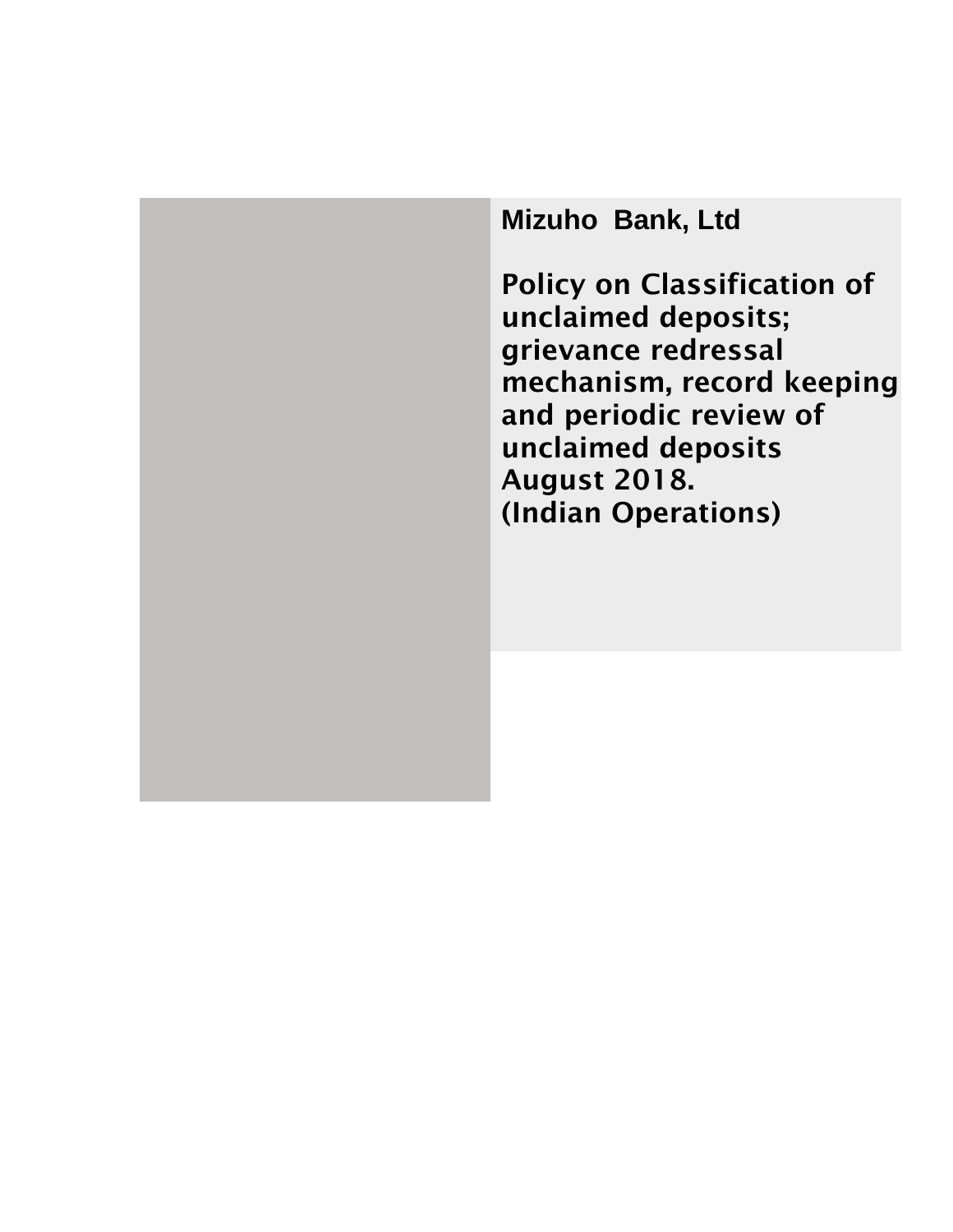## **Policy on Classification of unclaimed deposits; grievance redressal mechanism, record keeping and periodic review of unclaimed deposits**

- 1) The objective of this policy is to ensure:
	- $\triangle$  Identification of the inoperative accounts / unclaimed deposits at regular intervals.
	- To take pro-active role in locating inoperative accounts / unclaimed deposits and the whereabouts of the account holders
	- $\div$  To facilitate the customers to reactivate their inoperative accounts.
	- $\cdot \cdot$  To facilitate the legal hires to claim unclaimed deposits in case of death of an account holder.
- 2) Inoperative Account: The Customer Account in which there is no transaction for two years is termed as an Inoperative Account.
- 3) Unclaimed Deposit: The Balance in Inoperative Account of the Customer which is not claimed for a period of 10 years will be termed as Unclaimed deposit.
- 4) Type of Accounts to be treated as Inoperative Account: The Customer Account in any form such as Current Account, Savings Bank Account, Term Deposit Account, Non-resident Savings Account (NRE), Non-resident Ordinary Rupee Account ( NRO), Non Resident Foreign Currency Deposit Account ( FCNR), Exchange Earners Foreign Currency Account ( EEFC), Diamond Dollar Account, Customer Sundry Deposit Account and including any new types of account in future to be treated as Inoperative Account / Unclaimed Deposit Account if it meets the classification criteria.
- 5) Periodicity of Review of Accounts: Bank shall make monthly review of accounts in which there are no operations for more than ten years and display the data on its website.
- 6) Follow-up with the Customers: Bank shall contact by writing a letter to Customers as per the address on banks record who have not operated their accounts for more than two years and ask for the reason for not operating their account. If they have shifted to new locality and for operational convenience they have opened new account with other Bank, the Customer may be requested to close the account and transfer the funds to the new account.
- 7) Efforts to trace the Customer: Bank shall make all efforts to contact the customers or their legal heirs in case they are deceased or the account holder is untraceable. Efforts shall be made to contact the Customer through the person who has introduced the Customer to the Bank.
- 8) In case any reply is given by the account holder giving the reasons for not operating the account, banks should continue classifying the same as an operative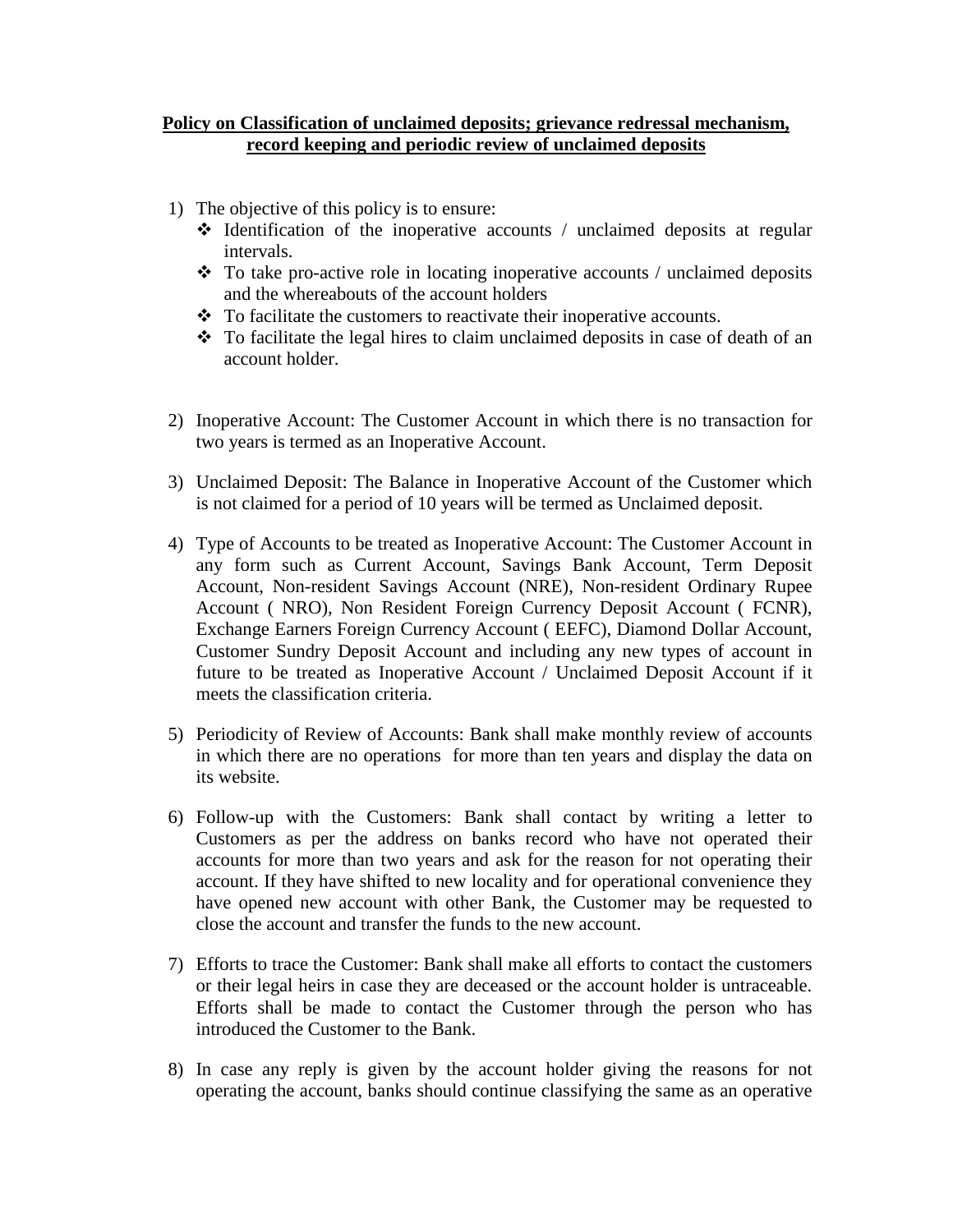account for one more year within which period the account holder may be requested to operate the account. However if the Customer still does not operate the same during the extended period given by the Bank, Bank shall classify the same as inoperative account after the expiry of the extended period and intimate the customer about the same

- 9) Consideration of types of transactions: For the purpose of classifying an account as "Inoperative" both the type of transactions i.e. debit as well as credit transactions done/induced at the instance of Customers as well as third party shall be considered by the Bank. However Bank shall not consider or take into account the service charges levied by the bank to the account for classifying the account as operative. In case where only interest is being credited to the account at the instance of the customer from any source, the period of two years for identifying the accounts as inoperative shall start after the last interest amount is credited to the account.
- 10) Banks responsibility: This exercise of identifying the accounts as inoperative accounts done by the Bank is from the point of view of reducing risk of frauds. Bank shall not put the Customer into inconvenience in any way while rendering the account as inoperative.
- 11) Operations in Inoperative Accounts: Bank shall exercise due diligence as per risk category of the Customer. Bank shall ensure genuineness of the transaction, verification of the signature and identity etc. Bank shall not put Customer into inconvenience as a result of extra care taken by the Bank.
- 12) Charges for activation of inoperative account: Bank shall not charge the Customer for activation of the inoperative account.
- 13) Control of inoperative accounts: Bank shall ensure that the amounts lying in inoperative accounts are properly audited by the internal / statutory auditors and are transferred to a separate ledger of 'inoperative accounts'.
- 14) Payment of Interest: Bank shall pay interest on Savings bank accounts on regular basis whether the account is Inoperative or not. If a Fixed Deposit matures and proceeds are unpaid and the amount is left with the Bank as unclaimed, Bank shall pay interest as mentioned in the Deposit Policy, which would mean and include payment of interest at the prevailing savings bank account rate. (OPD to check the Deposit Policy says so)
- 15) Redressal of complaints and grievances: Depositors having any complaint / grievance with regard to services rendered by the Bank has a right to approach authority(ies) designated by the Bank for handling customer complaint / grievances. The details of the internal set up for redressal of complaints / grievances are displayed in the branch premises. The branch officials shall provide all required information regarding procedure for lodging the complaint. In case the depositor does not get response from the Bank within the time limit